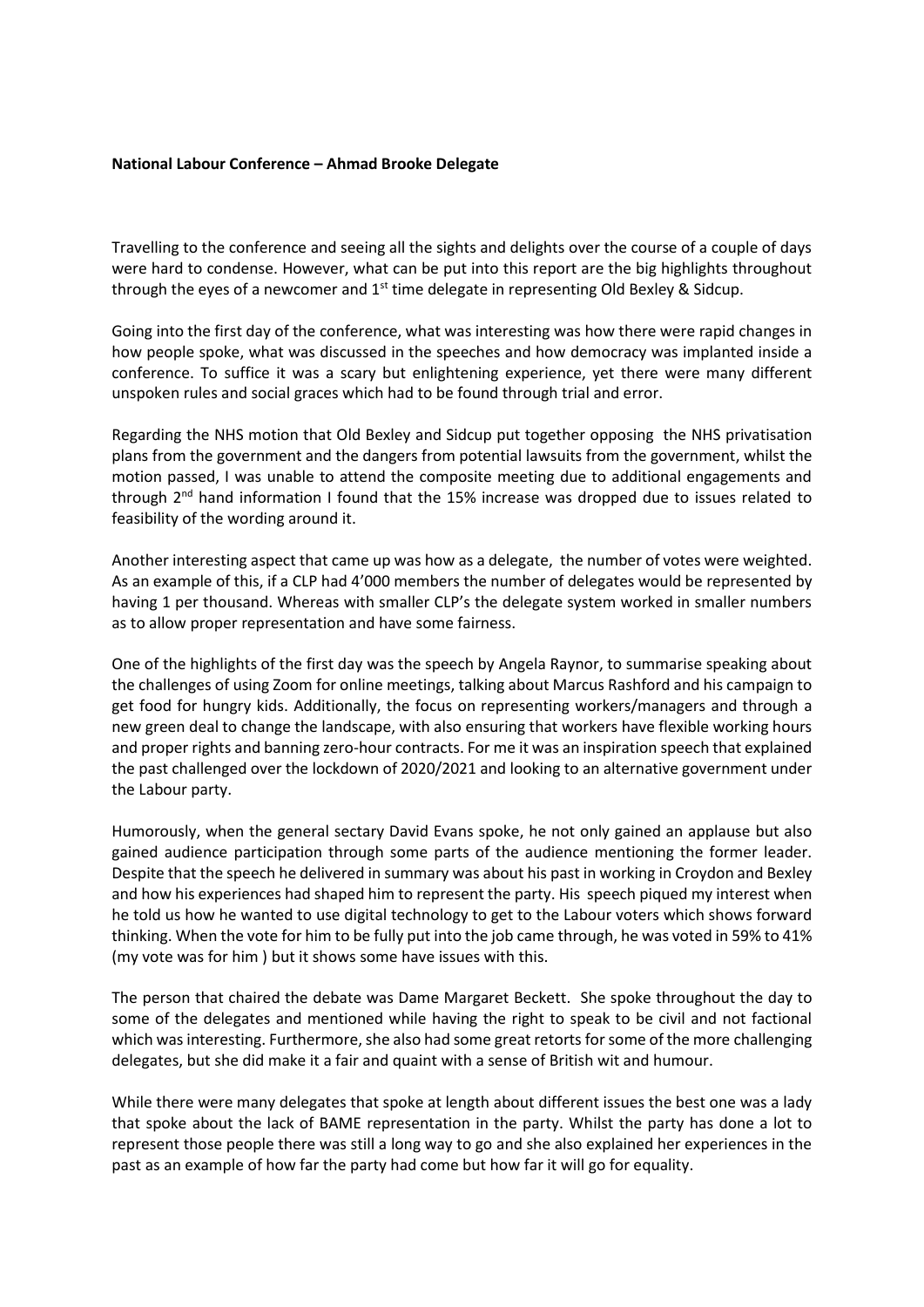As for myself I found that when I wanted to speak, I worked with others from my CLP to come up with the idea of speaking about something small but effective. Recycling and paper. Whilst most people would feel fear and trepidation when going to speak to so many and a very knowledgeable audience. My experience was less of those and more about if my message added to the conference. The response from the audience was well received but the response from the party was more about see what the region thinks.

Another part of the day was the speech about the budget around legal costs for the Labour party as in previous years it was at £200,000 per year whereas now the costs had gone upwards to £2 million. This was attributed to outcomes from the EHRC ruling, issues of ongoing cases by people and organisations putting legal cases against the party over a variety of issues.

Speaking about the motion for the support of women against violence, there were a few speakers that spoke about the problems that women faced when dealing with and reporting domestic violence. Also issues around police still needing to improve their response rates in dealing with these issues. I choose to support the motion as I have had to support friends and family who have been through those issues too.

Closing the first day of the conference, I found that the delegate speeches to be at times inspiring, divisive, thought provoking and most importantly of knowledge and substance no matter what they spoke on.

The second day of the conference was interesting as were a lot of speakers and voting done through voting cards and the old show of hands for support , an older style. Yet this is democracy in action inside a conference which surprised me but understandable.

Going through the speakers the highlights were first Ed Miliband and speaking about being a former leader briefly followed by his speech about climate change and crisis with his 'only 5 minutes to midnight' which was an apt description. Going over the stakes at the conference in supporting the deal. Other aspects of the speech focused on speaking about policies linked to the Green new deal and challenges with climate ditherers, COP26 and long term infrastructure changes to push towards renewable energy. With a final point on supporting industries like steel with £3 billion pounds over the next ten years.

There were addition speakers from the Spanish prime minister, the head of the Norwegian and German Labour party equivalents. They all spoke on the common themes of climate change, encouraging the youth and workers towards supporting industry in sustainability towards new renewable technologies. Also putting tax breaks on the workers and making the rich pay their share of the tax burdens. With a final mention on Labour's sister parties working together to achieve a more socialistic world with equality and progress.

When it came to policy debate there were speeches on the nuclear industry, housing and issues around communication on how these could be achieved through different ideas and responses. Some of the information I listened to at times was very technical but understandable, but it required writing and listening which can take the toll over the course of a whole day.

One of the interesting things I learnt about that day was about reference backs which allow the delegate to get the relevant organisations within or associated with the party to look at policy documents. This seems to be used by some of the delegates to double check certain policy wording or to be used to show concern at policies going through that disapproved of.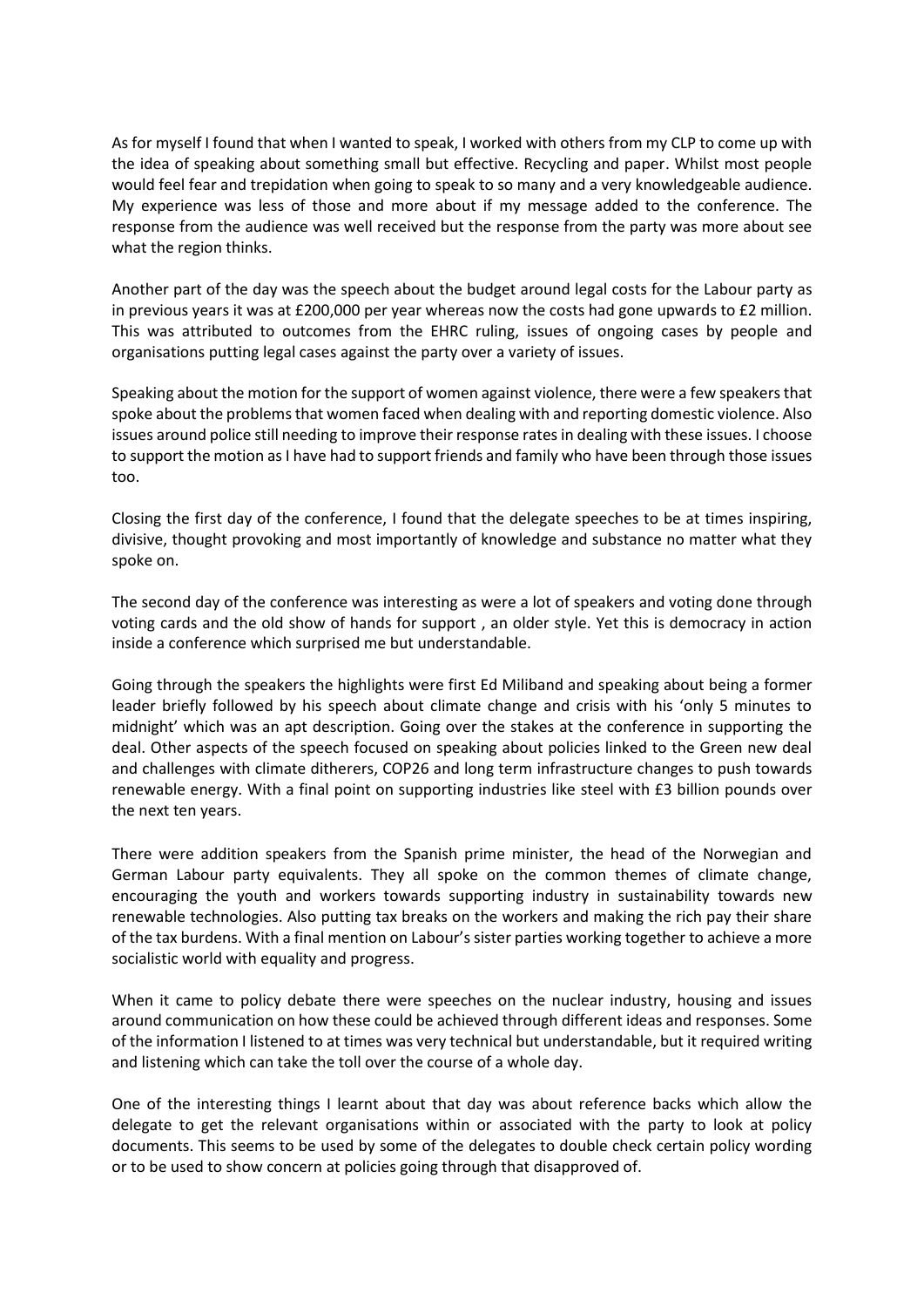Another thing was the EHRC report and the ruling around it, this was spoken about by some Jewish members. They also expressed concerns about the past and how they saw antisemitism within the party. This was backed up by some of the Muslim members who spoke about Islamophobia which they had seen as well. Combined together they pushed through a card vote to insure there was an independent complaint process that dealt with protected characteristics. This would pass later, and this was something I also backed.

The third day of the conference was very interesting as the highlights started with the TUC speaking about the contrast between rich and poor in terms of poverty. Mentioning levelling up according to the Conservatives. Explaining about taxes and the National Insurance contributions going up. We need to represent our workers and not go back to the past. Having a new working deal for people. Having wages raised to a liveable wage, ban fire and rehire. New deals to have union agreements. Public ownership being brought forward and large corporations paying fair taxes. Making sure that the next election fought on the issues that matter, with fair sharing and having the Labour political machine and industry working together. Overall, an interesting speech and the showing of the unions opinion on where they see the future going.

Lisa Nandy had a speech on her dad who came from India and talked about lifting people's heads up. Going on to the differing movements and how Labour backs them. Explaining about Hong Kong and what they needed, including the ongoing situation with Russia and the development of autonomous drones. Building walls is easy but bridges are harder, going over the Good Friday agreement and paving the way for it. Climate changes example and what was possible. Focusing on the climate change act. Compromise not cowardice. When we pulled out of Afghanistan it was labour and the party that helped to assist them whereas the conservatives did operation cold shoulder.

Her final part of her speech focused on being part of the world and also ending arms sales to countries like Saudi Arabia and also backing people that are oppressed in countries. Overall a good speech but a lot to take in and digest.

Another interesting speech from the Shadow defence sectary was on making sure that we are part of the NATO and work with our American and EU partners to have a safer world. However, also to have our armed forces have domestic arms production rather than outsource from abroad that takes jobs. This was an interesting speech that focus on the right points.

Finally there was another speaker that focused on the recent space travel by some of the wealthy space pioneers for spacecraft and threw this little statement which summed up the Labour party viewpoint. "If you can go to the moon then you can pay your taxes here on Earth".

For myself whilst I did not get much time to go to outside events as most of time was spent in the conference room. One thing that stood out, was the Ed Miliband speech which was sponsored by Natwest Bank. The summary of the speech focussed on how the UK could go on the path to being carbon neutral and the methodology and logistics involved to go there.

Throughout the speech there were times where Ed would turn from being the interviewee to the interviewer and he would question the Natwest representative on how they would bring in green incentives for business. Something that I have seen rarely in interviews but still a different type of dynamic.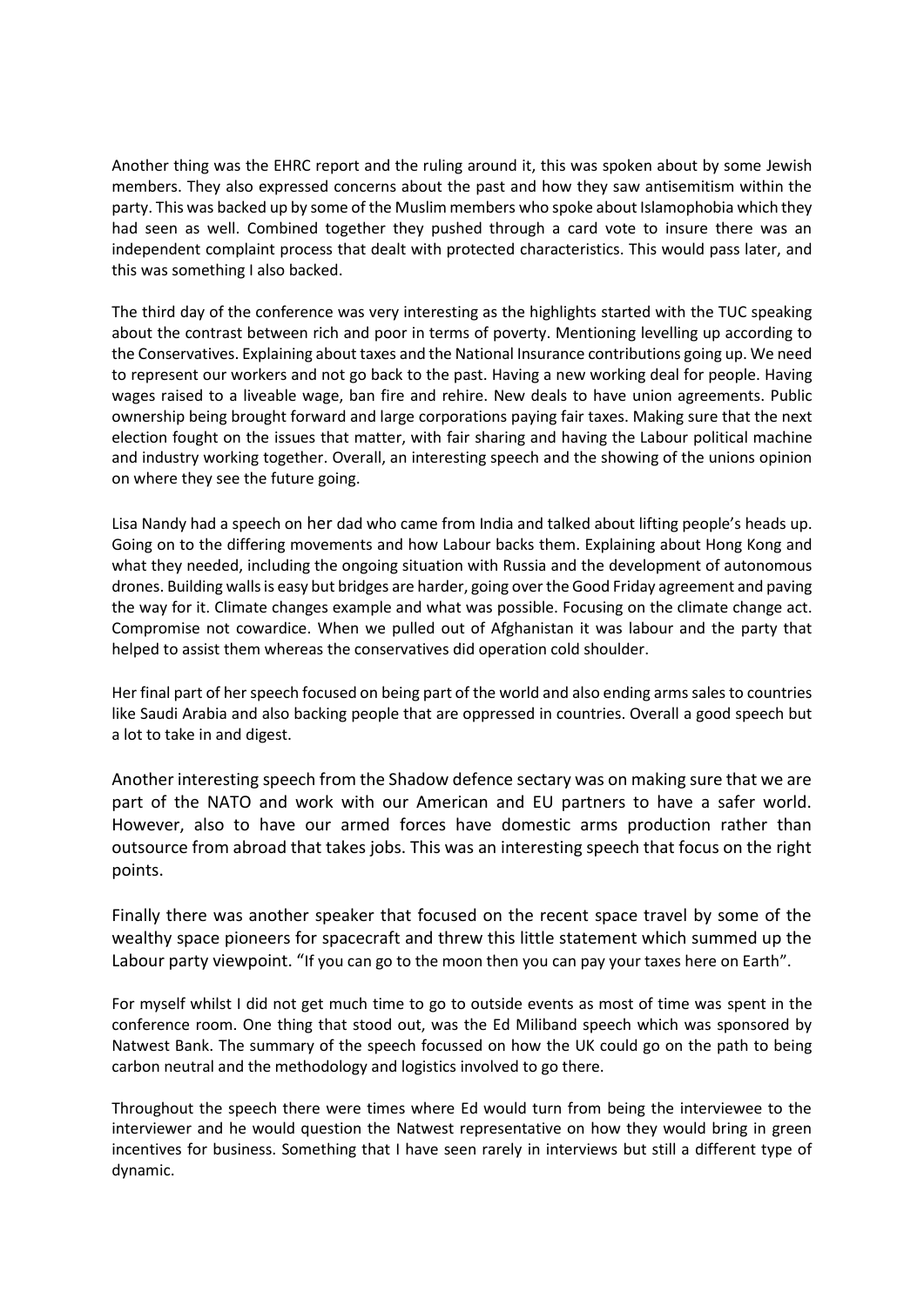The speech detailed on households large and small, potential Achilles' heel in decarbonisation and is it doable. Talking about a personal flower shop in his constituency and questions from that person on how it will help them. Some recovery from pandemic, debt and recovery. Having the right mechanisms to help businesses and needing infrastructure in place to have businesses to have good broadband.

Lots of no regret policies, energy efficiencies. What businesses need for finances to be energy efficient. Household report about if we got households up to band C then we can save households up to 25% on bills.

Public and private investment, having good supply chains. Government needs to invest for the medium to long term to achieve the needs for decarbonisation and green business. Having wind and solar invested in to give business the chance to work together.

Another event that I went to, was the Sadiq Khan speech, how he talked about his issues around what he has done throughout the pandemic and about how he has tried to stay approachable to the public but also aware of having security to protect himself. Understanding about problems the city faces and finally trying to keep London competitive, open, and friendly to the world. Additionally, after his finished his speech I asked a question privately about the Outer London Tax and he answered that it would be withdrawn in the future.

The fourth day of the conference had a lot of speakers which went over a lot of subjects which I mention in brief. Starting was Wes Streeting saying about Labour being part of my family and how they supported him throughout his kidney cancer and how the NHS got him cancer free. Talking about his past and seeing poverty and debt, how the current Conservative party slashed help and benefits and now 200,000 people pushed into poverty and has increased child poverty. With a final note that Labour is the party that can win. A very inspiring and hard-hitting speech.

There was the Unison speaker speaking on university debt and how during the pandemic all the staff were home delivering remote education. Staff in Dundee having staff pension cuts, going on strike with action to help them. Delivery of education needs to respect all educational staff. We need to reverse privatisation of education and we need to thank Labour for the support they have provided.

The Unite speaker talked about apprentices and providing a comprehensive education program. Apprenticeships can help green manufacturing and construction. My work is in aerospace and my union have helped women come into the sector.

Counsellor Beverly also spoke about the Conservatives cutting funding for education. Times reports that catch up funding is being cut by the chancellor. During pandemic the Wolverhampton council provided 1 million free meals. Additionally, delivered digital devices to help. Education and the right of equality and not to go hungry.

The final speaker Lia Webster spoke about her disabled children. How she retrained in SEN (Special educational needs) law to get access. 2014 family law was supposed to cover funding. 7 years and funding is still not there. Support is not fit for purpose. SEN tribunals are all on the increase. More funding is needed for SEND. When we win, we want to show the conservative party how we can work on inclusion.